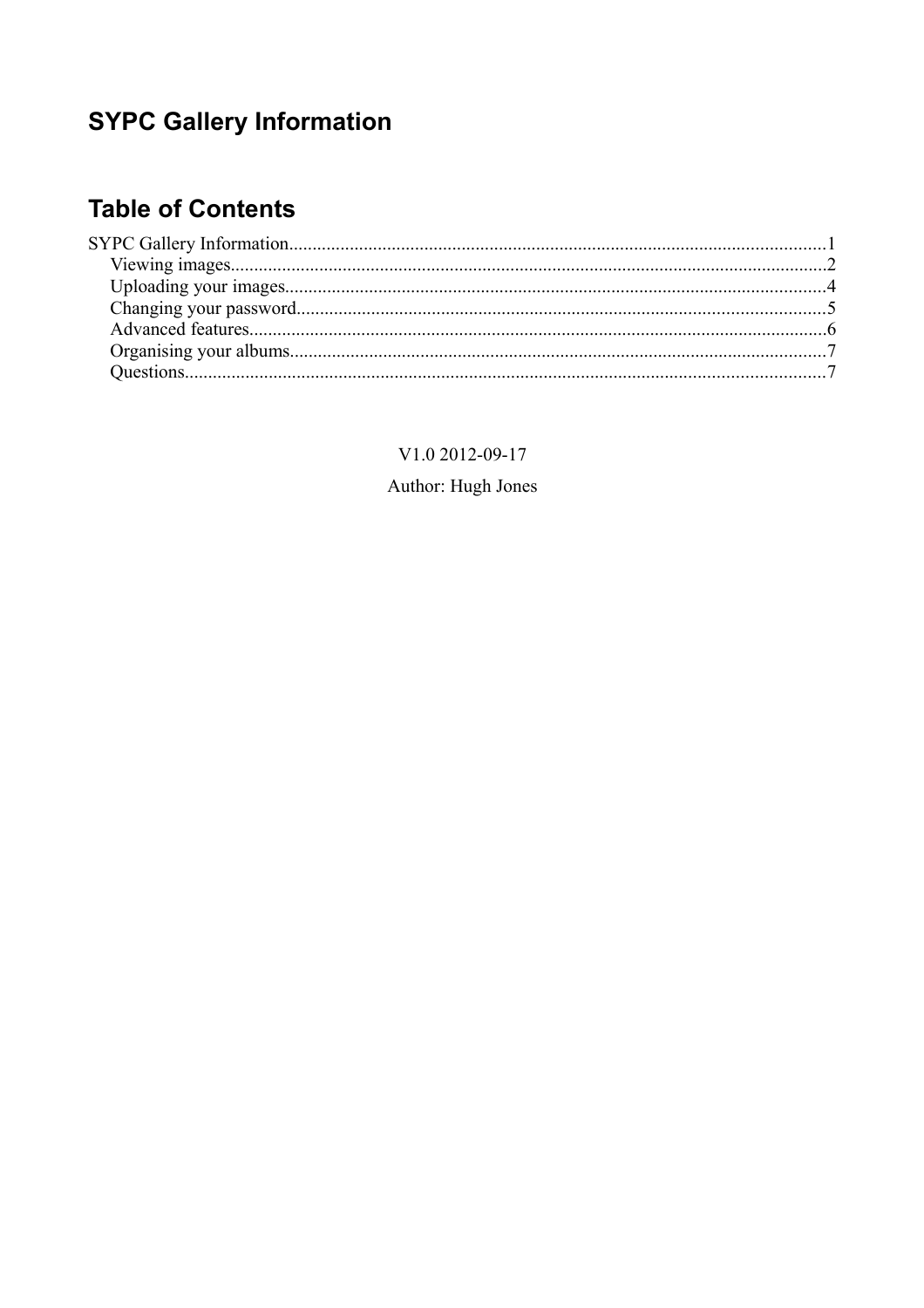

The above shows the SYPC gallery, when you first click on the Gallery link from the main website. You will be able to browse galleries, but you will only be able to add images to your own gallery. The red number 1 highlights the location of the login.

#### *Viewing images*

To view images, it is as simple as clicking on the gallery and browsing to the image you wish to view. When you click on an image in a gallery, it will load an image which is large enough to view, however it may not be full size. To view the image in full size, click on the image; this dims the background and will show you the full size image. To return out of the full size image, either press Esc on the keyboard or click on the image.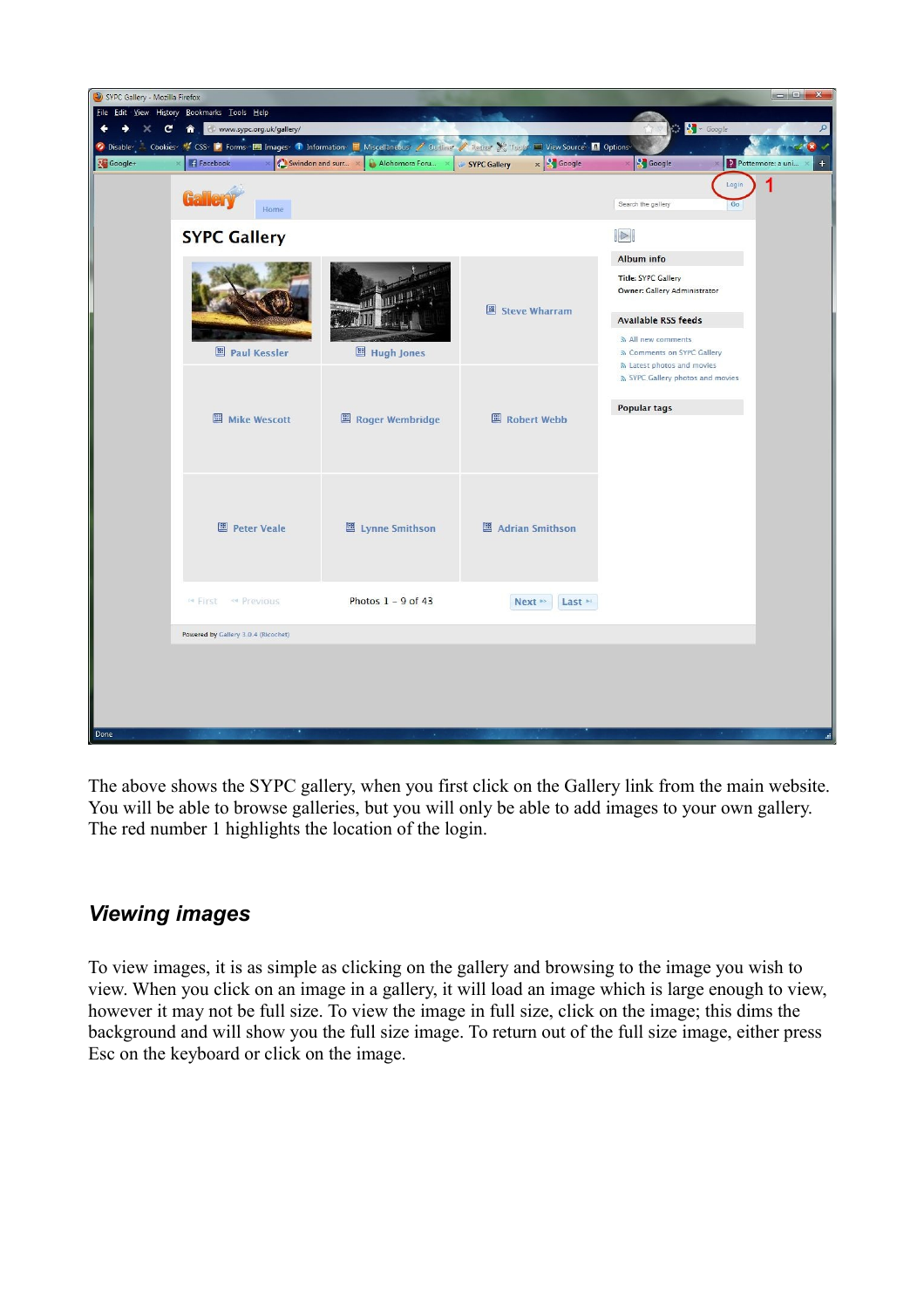

The image above shows the preview image; the red number 2 highlights the area for navigating the gallery. In this instance, we could navigate either to the main SYPC Gallery page, the Paul Kessler gallery, or the Portraits gallery inside the Paul Kessler gallery.

The gallery names within the gallery for each person are determined by the owner of that gallery; in this case Paul Kessler has decided to organise some of his images into galleries within a Portraits gallery.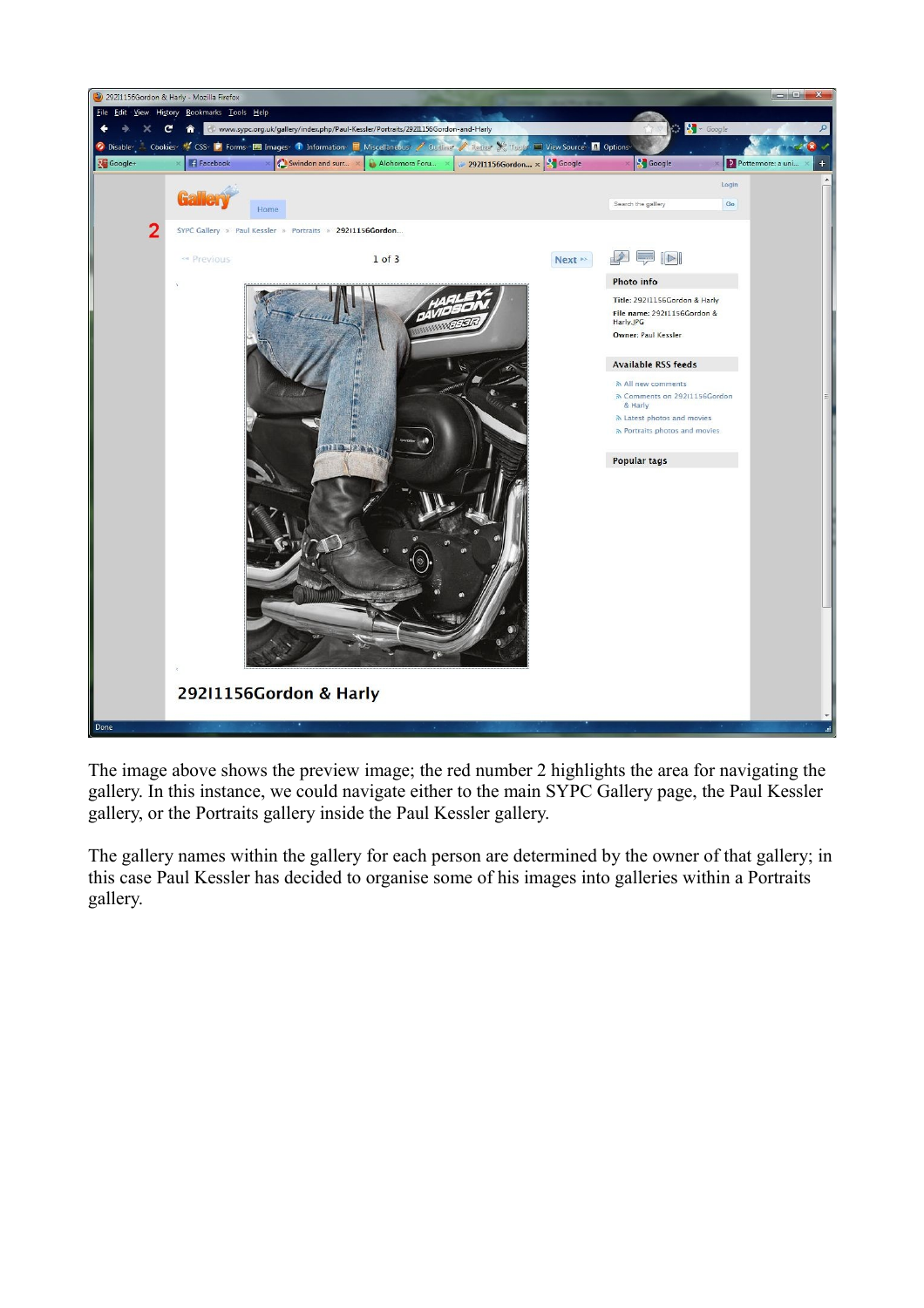### *Uploading your images*

| Hugh Jones - Mozilla Firefox |                                                                                          |                                      |                                        |                                                 | $\Box$ e<br>$\mathbf{x}$         |
|------------------------------|------------------------------------------------------------------------------------------|--------------------------------------|----------------------------------------|-------------------------------------------------|----------------------------------|
|                              | Eile Edit View History Bookmarks Tools Help                                              |                                      |                                        |                                                 |                                  |
| c                            | www.sypc.org.uk/gallery/index.php/Hugh-Jones<br>€                                        |                                      |                                        | 8 St Google                                     | Q                                |
| <sup>2</sup> Disable         | Cookies / CSS D Forms E Images 1 Information   Miscellaneous / Outline / Resizer X Tools |                                      | View Source 1 Options                  |                                                 |                                  |
| Google+                      | Facebook                                                                                 | Swindon and surr X<br>Alohomora Foru | $x$ $\frac{9}{5}$ Google<br>Hugh Jones | <b>S</b> Google                                 | $\ddot{}$<br>P Pottermore: a uni |
|                              |                                                                                          |                                      |                                        | Logged in as Hugh Jones<br>Logout               |                                  |
|                              | Home<br>Add                                                                              | Album options                        |                                        | Search the gallery<br>Go.                       |                                  |
|                              | SYPC Gallery » Hugh Jones                                                                | Add photos                           |                                        |                                                 |                                  |
|                              |                                                                                          | Add an album                         |                                        |                                                 |                                  |
|                              | <b>Hugh Jones</b>                                                                        | $\sqrt[4]{2}$                        |                                        | $\mathbb{R}$                                    |                                  |
|                              |                                                                                          |                                      |                                        | Album info                                      |                                  |
|                              |                                                                                          |                                      |                                        | <b>Title: Hugh Jones</b>                        |                                  |
|                              |                                                                                          |                                      |                                        | Owner: Gallery Administrator                    |                                  |
|                              |                                                                                          |                                      |                                        |                                                 |                                  |
|                              |                                                                                          |                                      |                                        | <b>Available RSS feeds</b>                      |                                  |
|                              | <b>B</b> Dyrham Park                                                                     |                                      |                                        | ลิ All new comments<br>& Comments on Hugh Jones |                                  |
|                              |                                                                                          |                                      |                                        | a Latest photos and movies                      |                                  |
|                              | H First < Previous                                                                       | Photo 1 of 1                         | Next >> Last >>                        | a Hugh Jones photos and movies                  |                                  |
|                              |                                                                                          |                                      |                                        | <b>Popular tags</b>                             |                                  |
|                              |                                                                                          |                                      |                                        |                                                 |                                  |
|                              |                                                                                          |                                      |                                        | Add tag to album<br><b>Add Tag</b>              |                                  |
|                              |                                                                                          |                                      |                                        |                                                 |                                  |
|                              | Powered by Gallery 3.0.4 (Ricochet)                                                      |                                      |                                        |                                                 |                                  |
|                              |                                                                                          |                                      |                                        |                                                 |                                  |
|                              |                                                                                          |                                      |                                        |                                                 |                                  |
|                              |                                                                                          |                                      |                                        |                                                 |                                  |
|                              |                                                                                          |                                      |                                        |                                                 |                                  |
|                              |                                                                                          |                                      |                                        |                                                 |                                  |
|                              |                                                                                          |                                      |                                        |                                                 |                                  |
|                              |                                                                                          |                                      |                                        |                                                 |                                  |
|                              |                                                                                          |                                      |                                        |                                                 |                                  |
|                              |                                                                                          |                                      |                                        |                                                 |                                  |
|                              |                                                                                          |                                      |                                        |                                                 |                                  |
|                              |                                                                                          |                                      |                                        |                                                 |                                  |
|                              |                                                                                          |                                      |                                        |                                                 |                                  |
|                              | http://www.sypc.org.uk/gallery/index.php/form/add/albums/2?type=album                    |                                      |                                        |                                                 |                                  |

As you can see in the above image, I have logged in as Hugh Jones, and I have navigated to my main gallery. To add new content, hover the mouse over the Add menu at the top, and we will be presented with the choice of two options:

- 1. Add photos this option will allow us to add images to the current album.
- 2. Add an album this option allows us to create an album in the current location. In the screenshot above, you can see I have created an album already in this location called Dyrham Park.

Adding a photo will allow you to upload an image of any size, up to a file size of 20MB. This is a very large setting, and is determined by other factors on the web server, so while it is available, it is STRONGLY recommended to ensure that your images are size appropriately; JPG files prepared in the same manner as for club competitions is recommended. Bear in mind also that the maximum size for a screen is usually 1920x1080 pixels, so much larger than that would be wasted!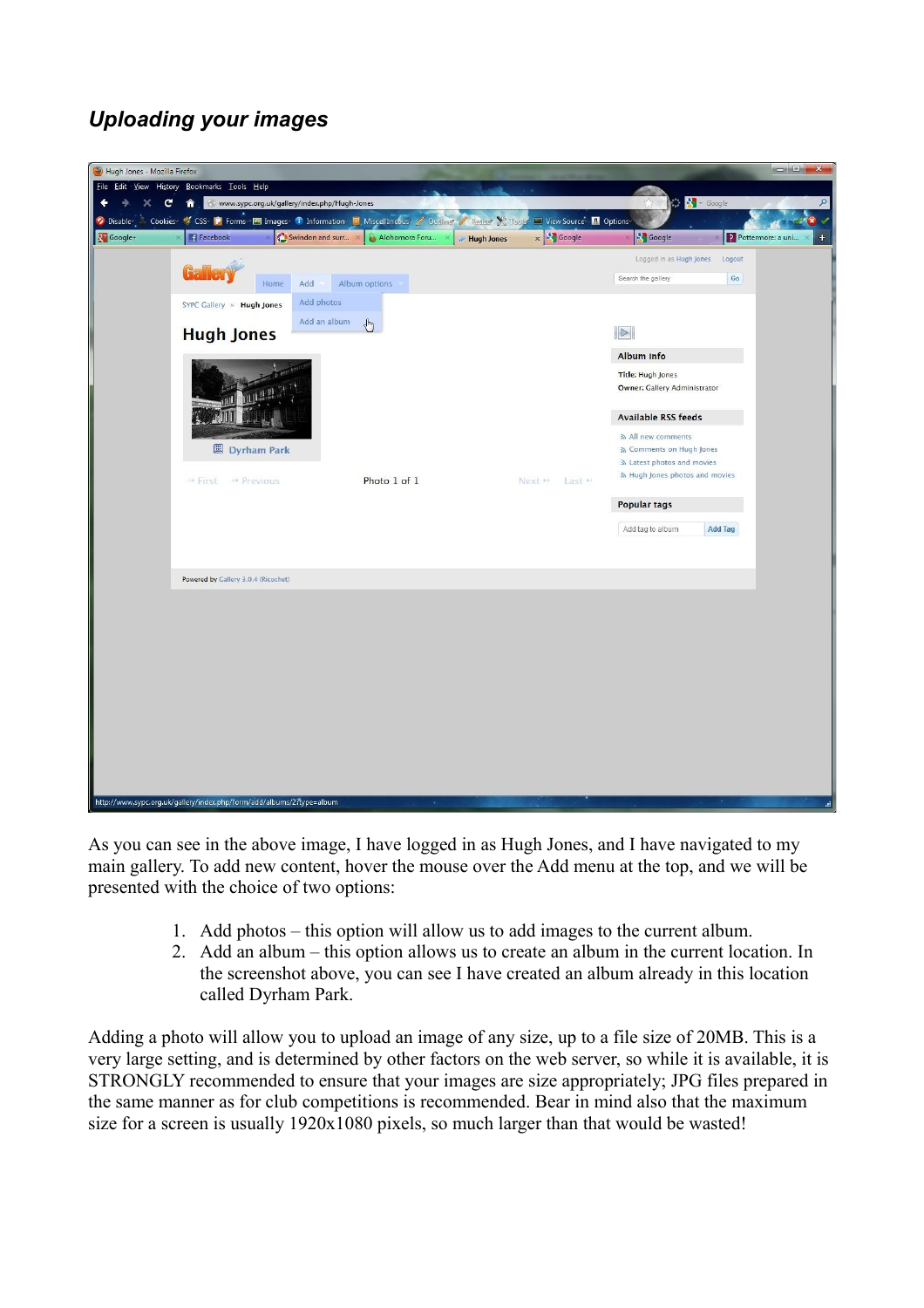#### *Changing your password*

Currently, when a member first gets their logon details for the SYPC Gallery, the password is set to a random selection of numbers and digits; both the user name and password are CASE SENSITIVE. This means that if the password has a capital letter, it must be typed in as a capital letter.

Obviously these random passwords are secure, however they are very likely also difficult to remember! We therefore allow you to change your password to something else. To do this, click on your named where it says "Logged in as", and you can then click on the Change password button.

|              | Change your password | × |
|--------------|----------------------|---|
| Old password |                      |   |
|              |                      |   |
| New password |                      |   |
|              |                      |   |
|              |                      |   |
|              | Confirm new password |   |
|              |                      |   |
| Save         | Cancel               |   |

The minimum password length is 5 characters, and there are no complexity requirements, however the coloured bar gives an indication to how secure your new password is. Green on the left means it is easy for someone to guess, however if it fills up to the red at the right, it means it is a secure password.

Generally, it is recommended that you choose a secure password with a mixture of upper and lower case letters, and some numbers. To make a secure password, it is often easy to make one from existing words, and substitute numbers for some of the letters, for example: H4rryP0tt3r – this is long, relatively complex, yet quite easy to remember. (This is not my password, by the way!)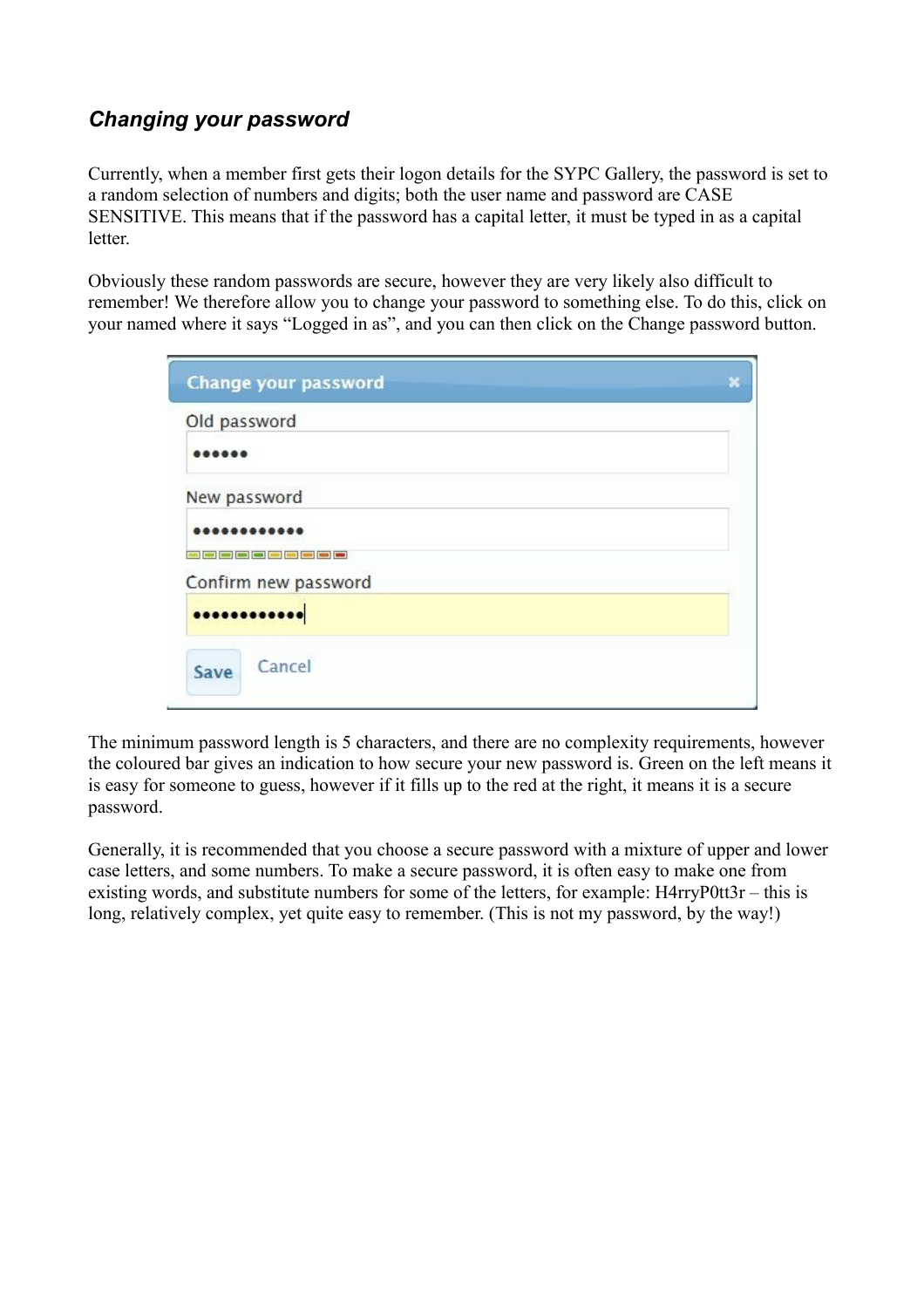#### *Advanced features*

The gallery allows for various fairly advanced features which you are able to set on your galleries; should you so wish, you could restrict who you allow to view your images; you can specify which image you would like as the representation for that album, and so on.

Of all these more advanced features, the most useful for most people is the option to specify the album cover.



To choose the image for the album cover, hover the mouse over the image inside the gallery for which you wish to set the album cover. Move the mouse over the Options button, and you will see a menu show up (see image above). The option you will need to select is Choose as the album cover.